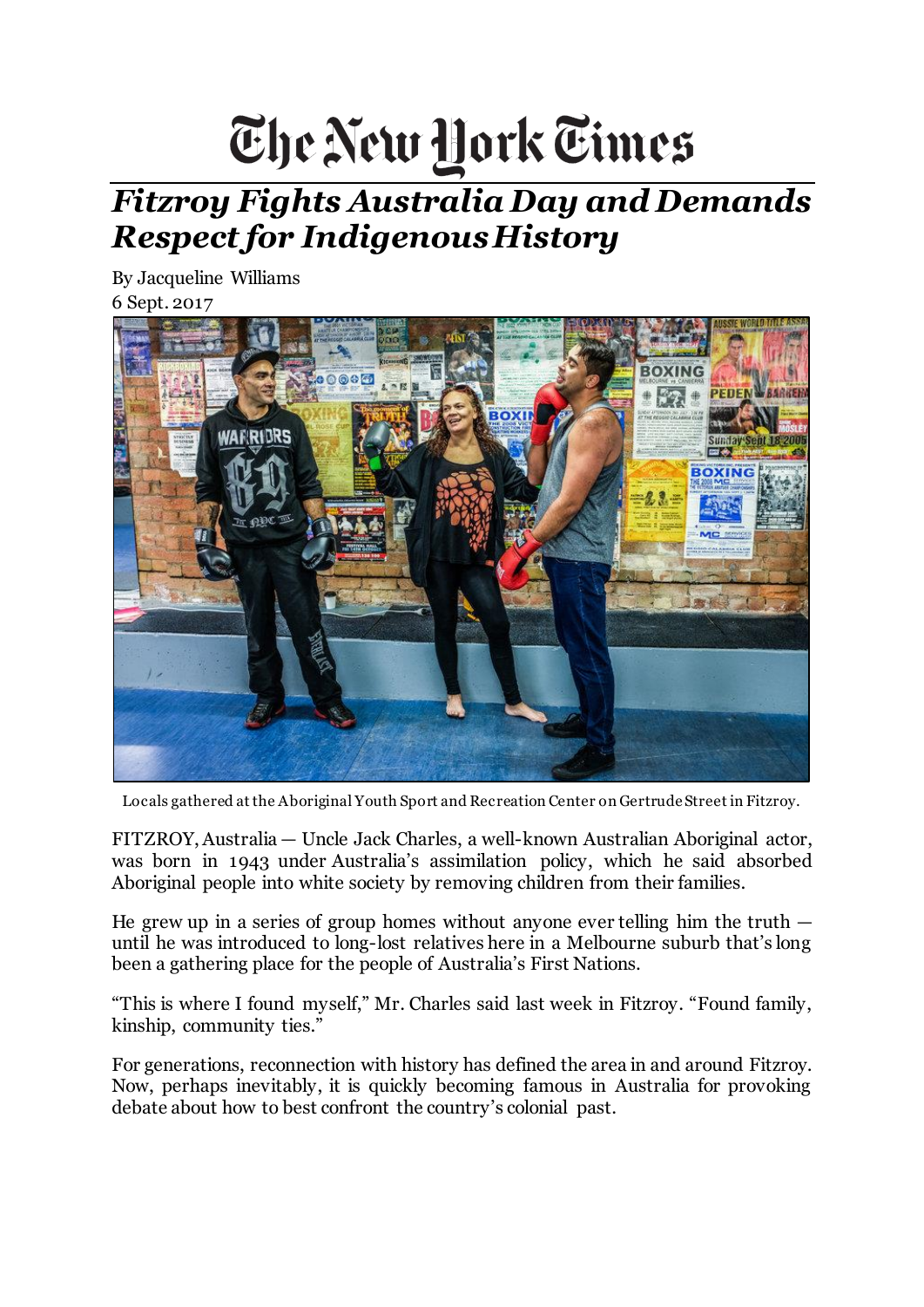

*Jason Tamiru holding a pair of Aboriginal "clapsticks" in the Carlton Gardens.*

Last month the local Yarra City Council became the first local council in the country to unanimously vote against recognizing Jan. 26 as Australia Day, rejecting the national holiday marking the arrival of the first British settlers in 1788 and opting instead for an event on another date that acknowledges "the loss of Indigenous culture."

The move spurred outrage from Australia's prime minister, Malcolm Turnbull, who accused the council of "using a day that should unite Australians to divide Australians." And on Tuesday, public backlash over the decision intensified, as far-right protesters stormed a Yarra City Council meeting yelling through megaphones "shame on you" and "you're a disgrace."

But residents and officials here say the decision to stop commemorating Australia Day reflects a desire for the country to recognize that a celebrated part of its history is also a source of great pain for many its citizens.

At a time when the push to reconsider history is sweeping across the United States and Canada, with statues of historical figures being torn down and university buildings being renamed, residents and officials in Yarra say they are simply doing what they have always done: connecting with their people and seeking the truth.

"There have been various popular and political forces at work to discourage a real understanding," said Amanda Stone, the mayor of Yarra. "There's still a strong belief that Aboriginal people have done well out of colonial settlement."

Damien Cave, our new Australia bureau chief, shares insights on global news, local recommendations and feedback from readers in this weekly newsletter.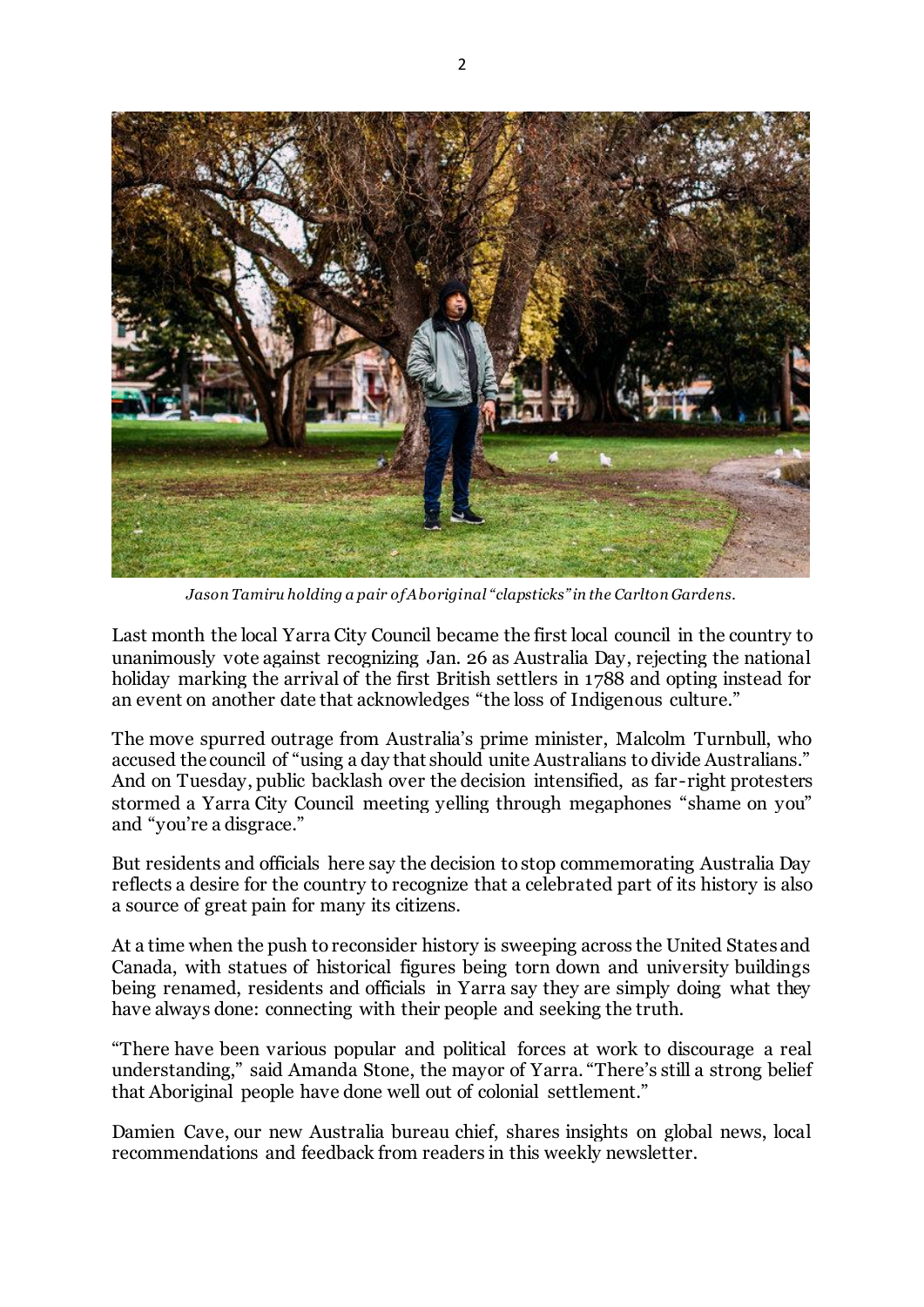Yarra, a council region that includes one of Melbourne's earliest suburbs, covers about 7.5 square miles, and is culturally and socially diverse, with about 30 percent of its residents born outside of Australia.

The area, and greater Melbourne, has been the heartland of the country's left and union movement, as well as progressive Aboriginal politics going back to the start of the 20th century.

For many Indigenous Australians, Fitzroy in particular carries a special significance: it is the birthplace of many modern Aboriginal organizations.

Jason Tamiru, grandson of the Sir Doug Nicholls, former governor of South Australia and the first Aboriginal Australian to have held a vice-regal post in the country, said that from the 1920s to 1940s, a local fig tree was one of the most important Aboriginal meeting places, where "pioneers" including his grandfather addressed gatherings and "rallied the troops."

The tree, known as the Moreton Bay Fig Tree, is still alive today.

"Under this tree," Mr. Tamiru said, standing beneath its wide green leaves, "our great people formed a community, had a vision and a dream. My grandfather taught me and my people to fight for our human rights."



*The Westgarth Fountain in front of the Royal Exhibition building in Melbourne. The fountain statue was a gift from one of the earliest colonists, William Westgarth.*

Up the road, on Gertrude Street, known as the heart of Fitzroy, was the Koori Club, where in the 1960s, young Aboriginal social and political activists met and challenged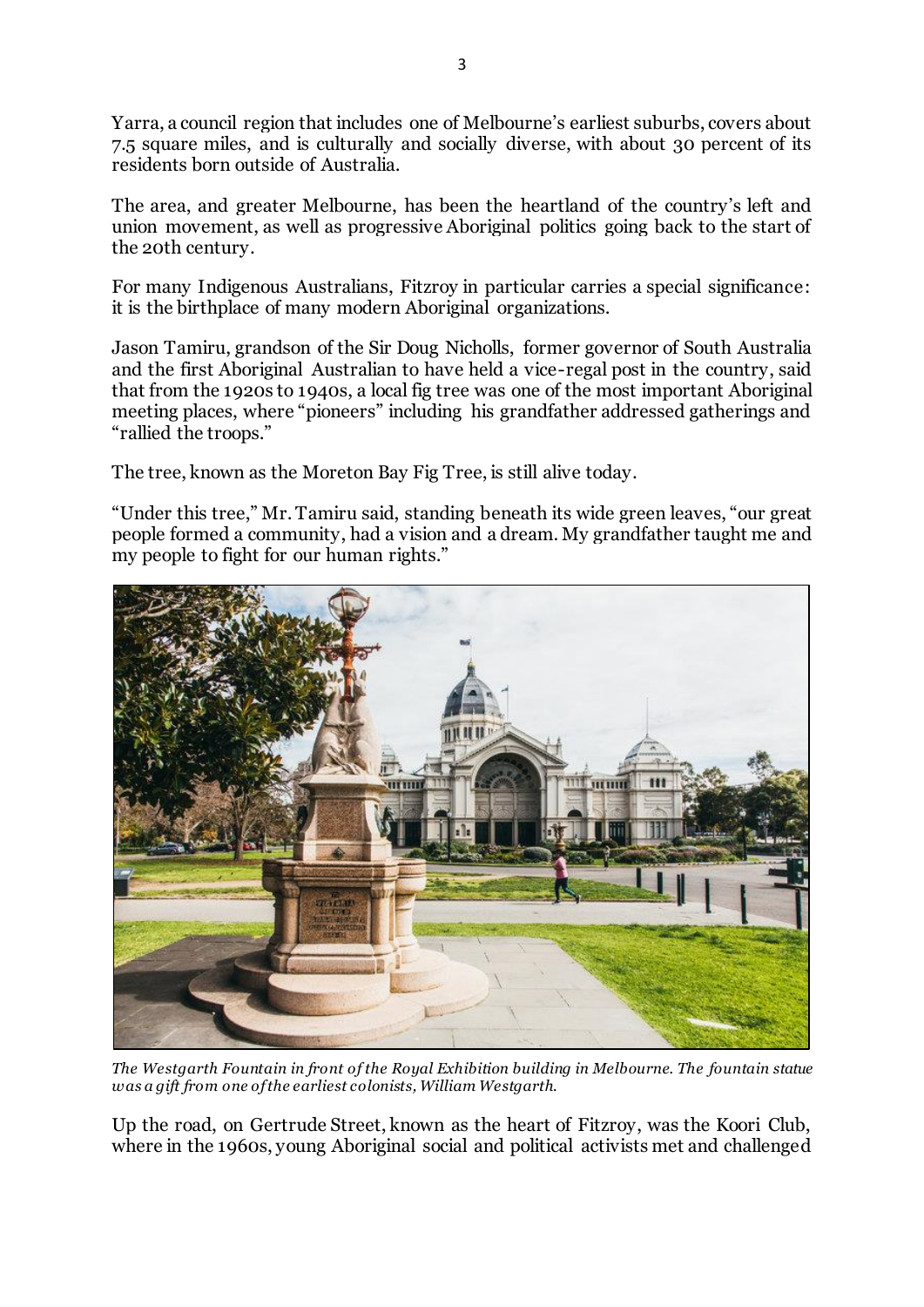conservative thinking. Experts said the club symbolized the Aboriginal rejection of assimilation and the start of an Aboriginal renaissance still unfolding today.

"The area was attractive for our people because it was a really tough area, where the fringe dwellers would live and hang out," Mr. Tamiru said.

Fitzroy, which is among the best-known gathering place for Aboriginal people in Australia, is home to the first Aboriginal housing association, legal and health service in the country.

When Muhammad Ali visited Australia in 1979, he specifically went to Gertrude Street in Fitzroy, where the first Indigenous man to win a world boxing title, Lionel Rose, helped set up a gym for young Indigenous people.

All of these places were where many Aboriginal Australians came to receive support, help, and services, and in the process, many of them discovered their family roots.

Uncle Jack, part of the "stolen generation," found out the truth about his roots in his late teens after being ushered into the Builders Arms Hotel, a landmark Fitzroy pub. Back then, in the late 1950s, it was known among Indigenous Australians as "the black senate<sup>"</sup>

For Uncle Jack and many others, these kinds of connections spreading over generations have created a sense of empowerment — and a comfort with questioning authority that often goes beyond what takes place in other areas of Australia. Gradually, despite a period of gentrification that pushed out some people, it's been passed down to the next generation.

"Young people have grown up to be ashamed of where we're from, not wanting to celebrate Indigenous culture and heritage," said Robert Young, 28, an Indigenous artist.

"But now people from around the world are wanting to celebrate and acknowledge our culture and our identity," Mr. Young said. "There's a greater awareness of celebrating people's uniqueness and paying tribute and respect where it's due."

Many Aboriginal people say Jan. 26 — when many Australians drink, watch fireworks and party, not unlike July 4 in the United States — marks a legacy of dispossession and a destruction of their culture. Indigenous communities sometimes refer to the date as "Survival Day" or "Invasion Day," and in recent years, protests have marked the day in major cities like Melbourne and Sydney.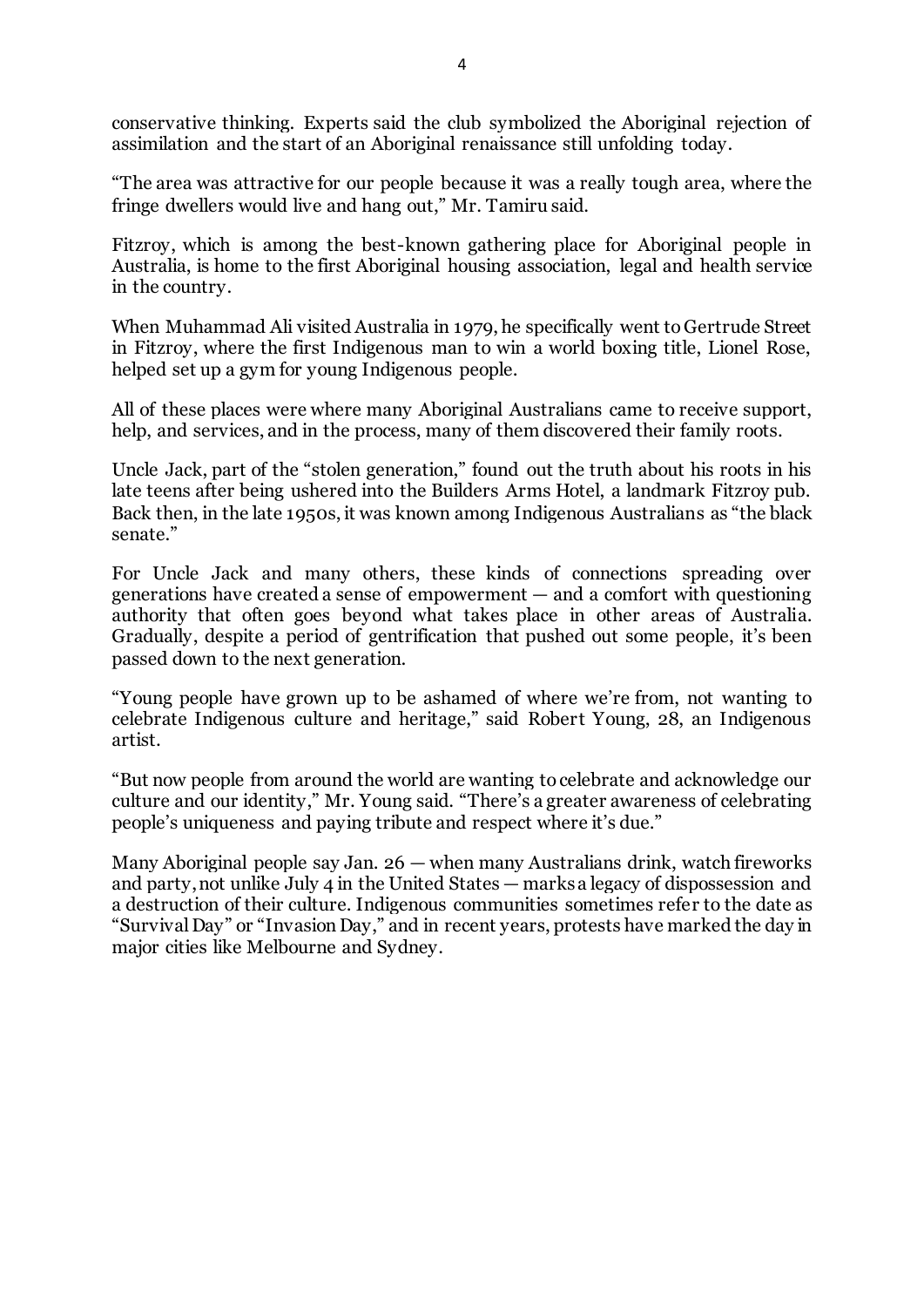

*Robert Young, an Aboriginal artist, in front of a mural he painted on the wall of a lane off Gertrude Street. The mural pays homage to the importance of Gertrude Street to Aboriginal people. "Young people have grown up to be ashamed of where we're from, not wanting to celebrate Indigenous culture and heritage," he said.*

The Indigenous community in Yarra wanted something more lasting to be done. They spoke with the council about moving Australia Day celebrations to a different date.

Shortly after the council's decision, a statue of the Captain James Cook, the explorer, was defaced in Sydney, with "change the date" and "no pride in genocide" painted all over it, which Mr. Turnbull declared was part of a "totalitarian campaign" to obliterate the country's history.

The statue's inscription asserting that Cook discovered Australia ignited criticism that it ignored tens of thousands of years of Indigenous history. Politicians said the vandalism spurred a growing debate and a push for Australia to celebrate the country's national day on another day, one that meant something to everyone.

Mr. Young, the artist, said Aboriginal Australians in Fitzroy just wanted to again find a way to lead the conversation — to challenge Australia's white establishment to formally recognize its complicated past and the fact that the country is now a mix of many different cultures and backgrounds.

"To have a strong future is reconnecting with our past," he said.

He was standing just in front of a mural he painted on the side of Charcoal Lane, a social enterprise restaurant, which he said paid tribute to Fitzroy's enduring Aboriginal identity.